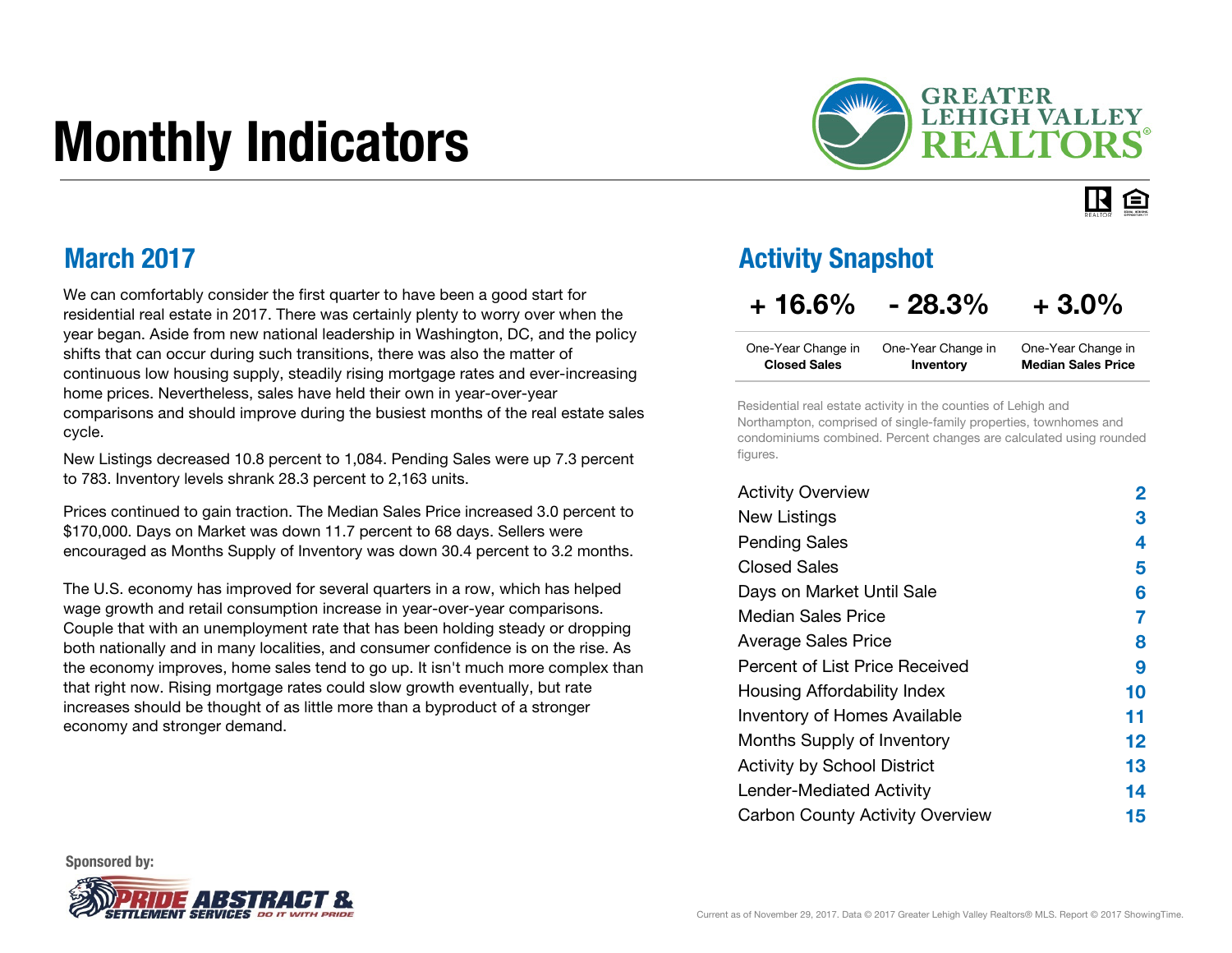## Activity Overview

Key metrics by report month and for year-to-date (YTD) starting from the first of the year.



| <b>Key Metrics</b>                 | <b>Historical Sparkbars</b>                          | 3-2016    | 3-2017    | Percent Change from<br><b>Previous Year</b> |           | <b>YTD 2016 YTD 2017</b> | <b>Percent Change from</b><br><b>Previous Year</b> |
|------------------------------------|------------------------------------------------------|-----------|-----------|---------------------------------------------|-----------|--------------------------|----------------------------------------------------|
| <b>New Listings</b>                | 3-2017<br>3-2014<br>3-2015<br>$3 - 2016$             | 1,215     | 1,084     | $-10.8%$                                    | 2,890     | 2,663                    | $-7.9%$                                            |
| <b>Pending Sales</b>               | $3 - 2014$<br>$3 - 2015$<br>$3 - 2016$<br>3-2017     | 730       | 783       | $+7.3%$                                     | 1,841     | 1,966                    | $+6.8%$                                            |
| <b>Closed Sales</b>                | 3-2014<br>3-2015<br>3-2017<br>3-2016                 | 554       | 646       | $+16.6%$                                    | 1,482     | 1,528                    | $+3.1%$                                            |
| <b>Days on Market</b>              | $3 - 2014$<br>$3 - 2015$<br>3-2016<br>3-2017         | 77        | 68        | $-11.7%$                                    | 76        | 64                       | $-15.8%$                                           |
| <b>Median Sales Price</b>          | $3 - 2014$<br>$3 - 2015$<br>$3 - 2016$<br>$3 - 2017$ | \$165,000 | \$170,000 | $+3.0%$                                     | \$167,000 | \$170,000                | $+1.8%$                                            |
| <b>Average Sales Price</b>         | $3 - 2014$<br>$3 - 2015$<br>$3 - 2016$<br>$3 - 2017$ | \$188,795 | \$196,949 | $+4.3%$                                     | \$190,743 | \$199,549                | $+4.6%$                                            |
| <b>Pct. of List Price Received</b> | 3-2014<br>3-2015<br>$3 - 2016$<br>$3 - 2017$         | 97.0%     | 97.8%     | $+0.8%$                                     | 96.7%     | 97.2%                    | $+0.5%$                                            |
| <b>Housing Affordability Index</b> | $3 - 2014$<br>$3 - 2015$<br>$3 - 2016$<br>$3 - 2017$ | 203       | 188       | $-7.4%$                                     | 200       | 188                      | $-6.0%$                                            |
| Inventory                          | $3 - 2014$<br>$3 - 2015$<br>3-2016<br>3-2017         | 3,015     | 2,163     | $-28.3%$                                    | $-$       |                          |                                                    |
| <b>Months Supply</b>               | $3 - 2014$<br>3-2016<br>$3 - 2017$<br>$3 - 2015$     | 4.6       | 3.2       | $-30.4%$                                    | $-$       |                          |                                                    |

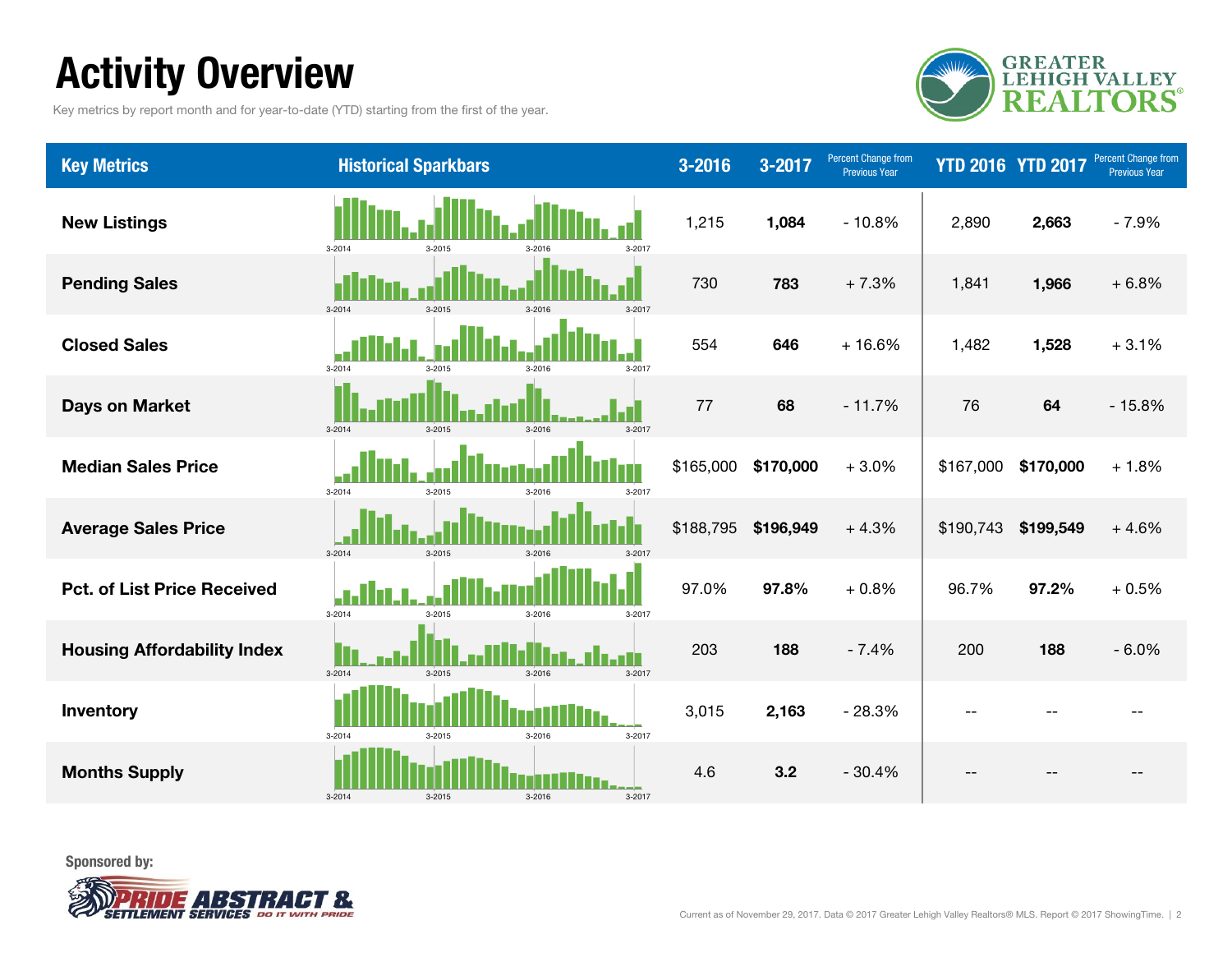## New Listings

A count of the properties that have been newly listed on the market in a given month.





| <b>New Listings</b> |       | <b>Prior Year</b> | <b>Percent Change</b> |
|---------------------|-------|-------------------|-----------------------|
| April 2016          | 1,255 | 1,375             | $-8.7%$               |
| May 2016            | 1,211 | 1,333             | $-9.2%$               |
| June 2016           | 1,113 | 1,326             | $-16.1%$              |
| <b>July 2016</b>    | 1.104 | 1,321             | $-16.4%$              |
| August 2016         | 1,052 | 1,122             | $-6.2\%$              |
| September 2016      | 912   | 1,087             | $-16.1%$              |
| October 2016        | 909   | 964               | $-5.7%$               |
| November 2016       | 676   | 769               | $-12.1%$              |
| December 2016       | 499   | 602               | $-17.1%$              |
| January 2017        | 758   | 790               | $-4.1\%$              |
| February 2017       | 821   | 885               | $-7.2\%$              |
| <b>March 2017</b>   | 1,084 | 1,215             | $-10.8%$              |
| 12-Month Avg        | 950   | 1.066             | $-10.9%$              |

#### Historical New Listings by Month



Sponsored by:

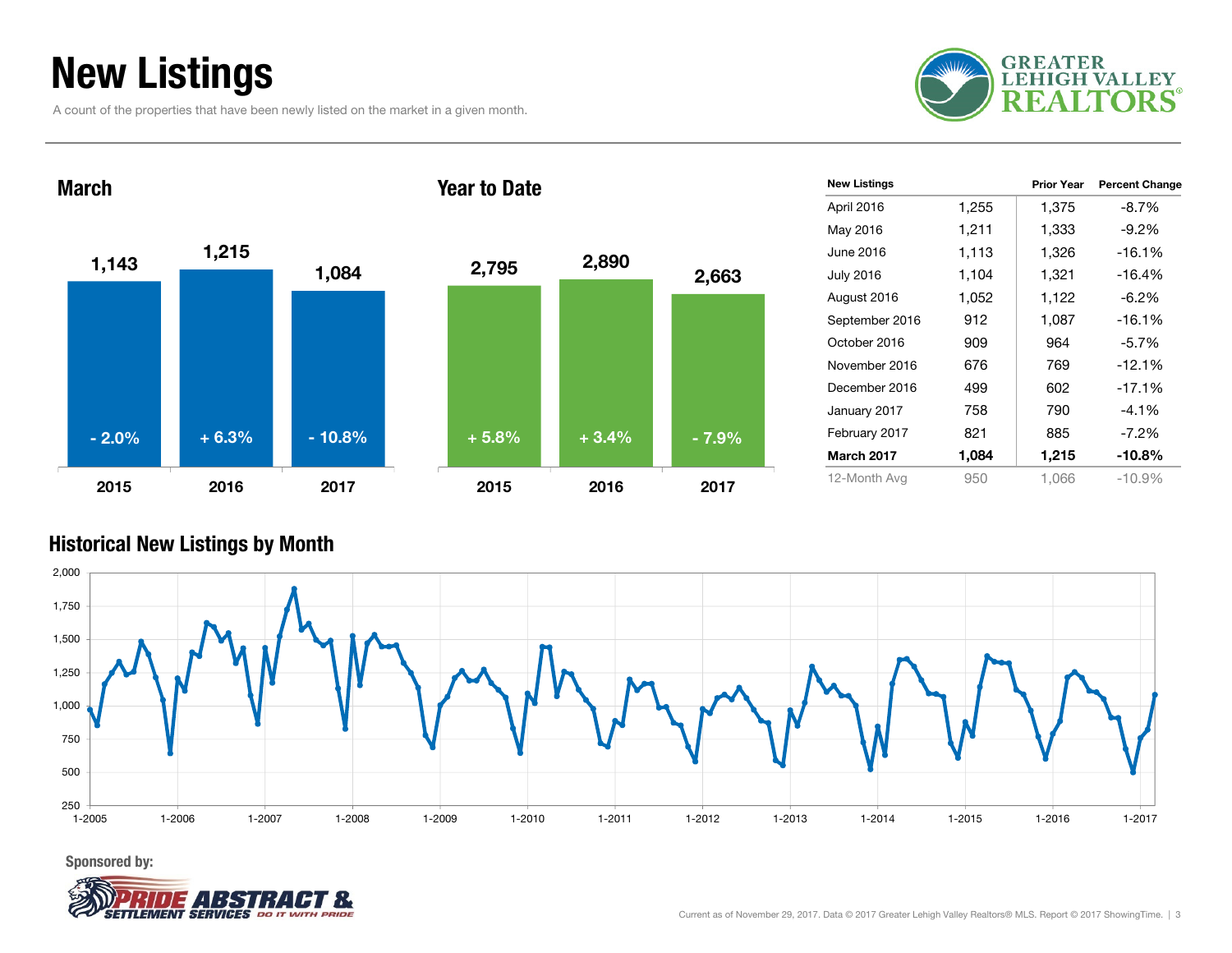### Pending Sales

A count of the properties on which offers have been accepted in a given month.



642730 <sup>783</sup> 2015 2016 2017March1,681 1,841 1,966 2015 2016 2017Year to Date+ 13.6% $+ 13.7\%$  + 7.3% + 23.9% + 9.5% + 6.8%

| <b>Pending Sales</b> |     | <b>Prior Year</b> | <b>Percent Change</b> |
|----------------------|-----|-------------------|-----------------------|
| April 2016           | 884 | 715               | +23.6%                |
| May 2016             | 796 | 769               | $+3.5%$               |
| June 2016            | 734 | 792               | $-7.3%$               |
| <b>July 2016</b>     | 724 | 711               | $+1.8%$               |
| August 2016          | 751 | 683               | $+10.0\%$             |
| September 2016       | 656 | 627               | $+4.6%$               |
| October 2016         | 619 | 627               | $-1.3\%$              |
| November 2016        | 544 | 537               | $+1.3%$               |
| December 2016        | 429 | 486               | $-11.7%$              |
| January 2017         | 542 | 509               | $+6.5%$               |
| February 2017        | 641 | 602               | $+6.5%$               |
| <b>March 2017</b>    | 783 | 730               | $+7.3%$               |
| 12-Month Avg         | 675 | 649               | +4.0%                 |

#### Historical Pending Sales by Month



Sponsored by:

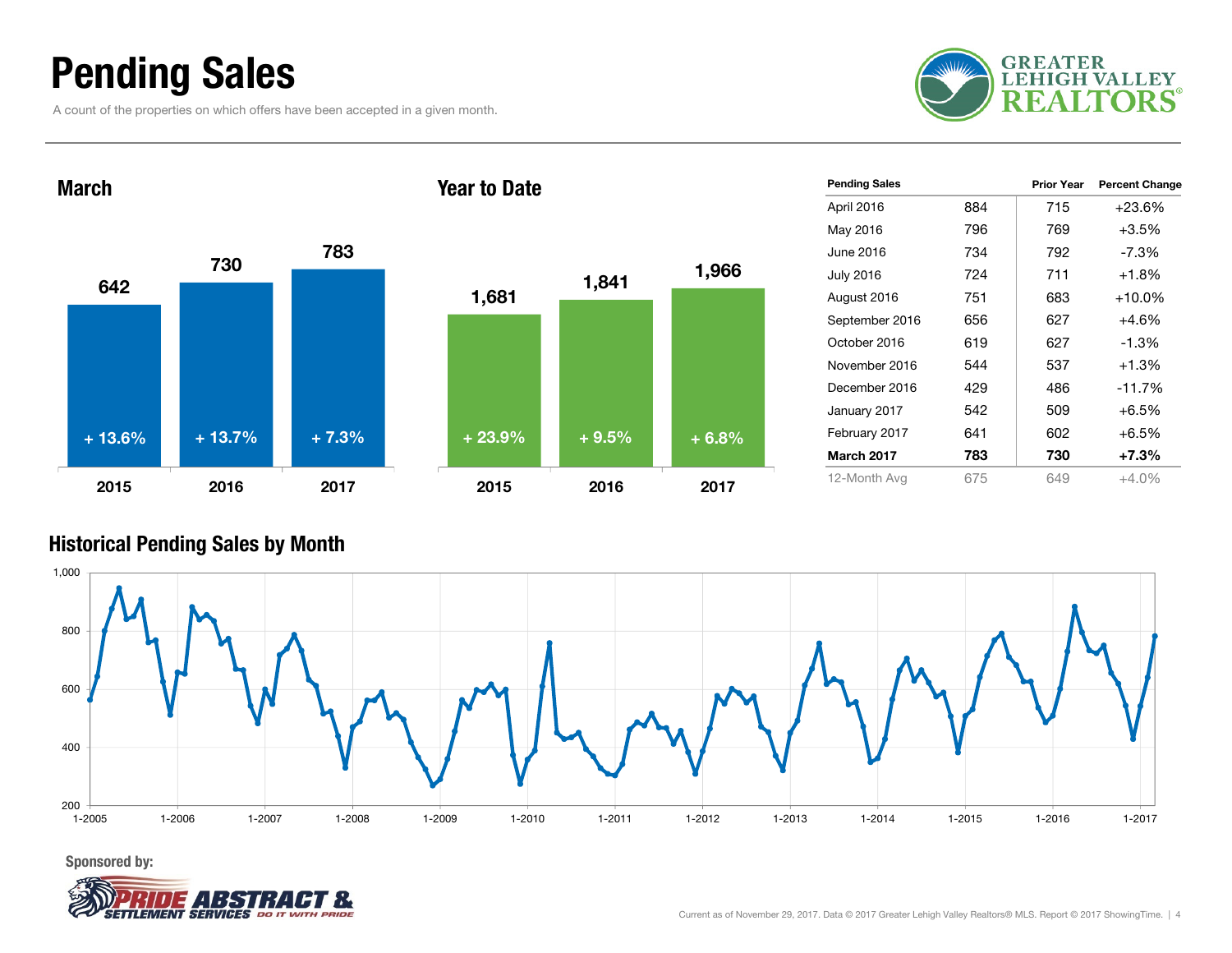### Closed Sales

A count of the actual sales that closed in a given month.



556 5546462015 2016 2017March1,315 1,482 1,528 2015 2016 2017Year to Date+ 28.1% $-0.4\%$  + 16.6% + 16.9% + 12.7% + 3.1%

| <b>Closed Sales</b> |     | Prior Year | <b>Percent Change</b> |
|---------------------|-----|------------|-----------------------|
| April 2016          | 665 | 543        | $+22.5%$              |
| May 2016            | 716 | 636        | $+12.6\%$             |
| June 2016           | 926 | 837        | $+10.6%$              |
| <b>July 2016</b>    | 747 | 823        | $-9.2\%$              |
| August 2016         | 807 | 817        | $-1.2%$               |
| September 2016      | 722 | 648        | $+11.4%$              |
| October 2016        | 713 | 691        | $+3.2%$               |
| November 2016       | 614 | 538        | $+14.1%$              |
| December 2016       | 635 | 634        | $+0.2%$               |
| January 2017        | 431 | 470        | -8.3%                 |
| February 2017       | 451 | 458        | $-1.5\%$              |
| <b>March 2017</b>   | 646 | 554        | +16.6%                |
| 12-Month Avg        | 673 | 637        | $+5.7%$               |

#### Historical Closed Sales by Month



Sponsored by:

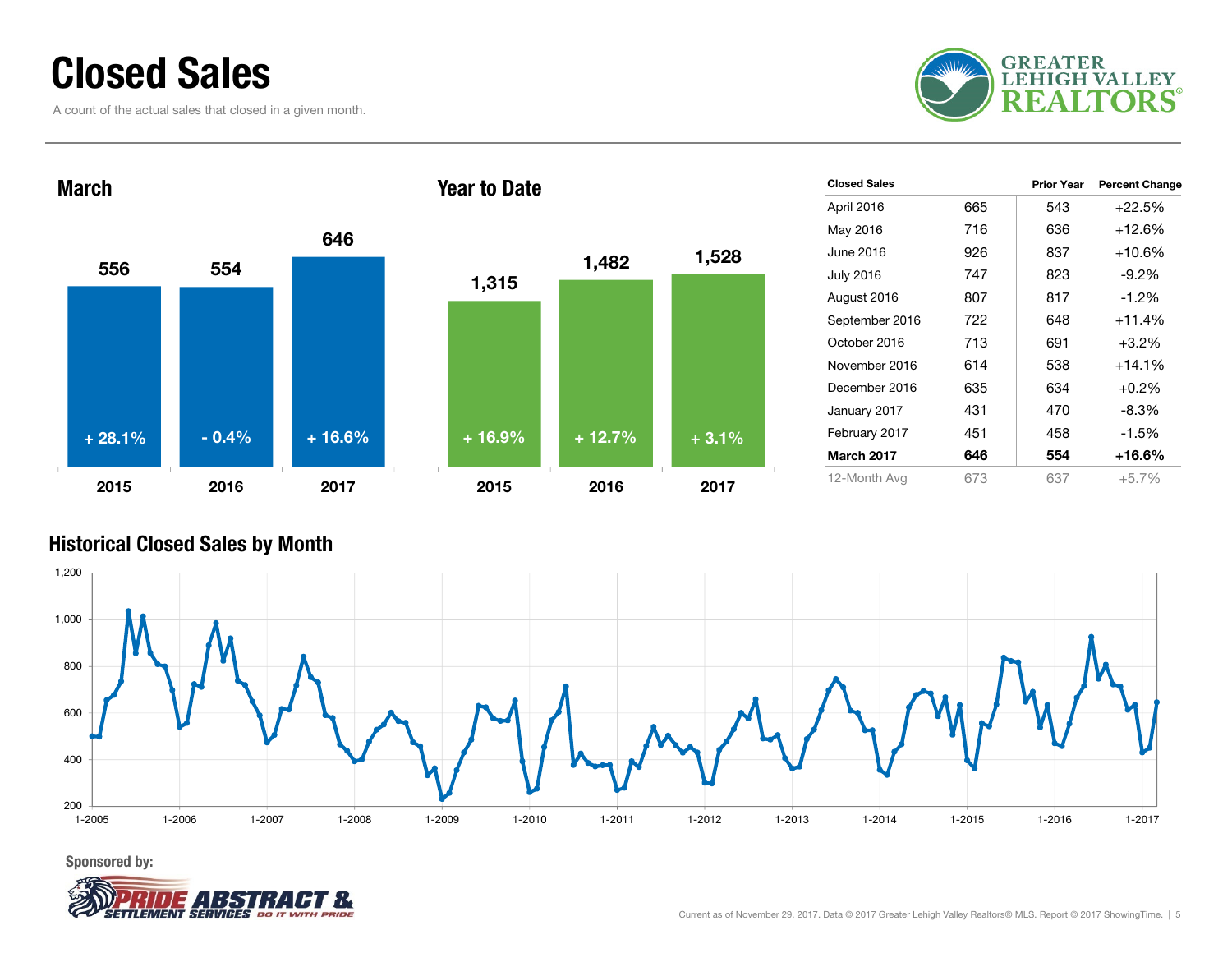### Days on Market Until Sale

Average number of days between when a property is listed and when an offer is accepted in a given month.





| Days on Market       | <b>Prior Year</b> | <b>Percent Change</b> |
|----------------------|-------------------|-----------------------|
| 69<br>April 2016     | 75                | $-8.0\%$              |
| 58<br>May 2016       | 73                | -20.5%                |
| June 2016<br>56      | 61                | $-8.2\%$              |
| 55<br>July 2016      | 61                | $-9.8%$               |
| 56<br>August 2016    | 58                | $-3.4%$               |
| 54<br>September 2016 | 65                | $-16.9%$              |
| 55<br>October 2016   | 69                | $-20.3%$              |
| 57<br>November 2016  | 64                | $-10.9%$              |
| December 2016<br>69  | 66                | +4.5%                 |
| 60<br>January 2017   | 69                | $-13.0%$              |
| 63<br>February 2017  | 80                | $-21.3%$              |
| March 2017<br>68     | 77                | $-11.7%$              |
| 60<br>12-Month Avg*  | 67                | $-10.4%$              |
|                      |                   |                       |

\* Average Days on Market of all properties from April 2016 through March 2017. This is not the average of the individual figures above.



#### Historical Days on Market Until Sale by Month

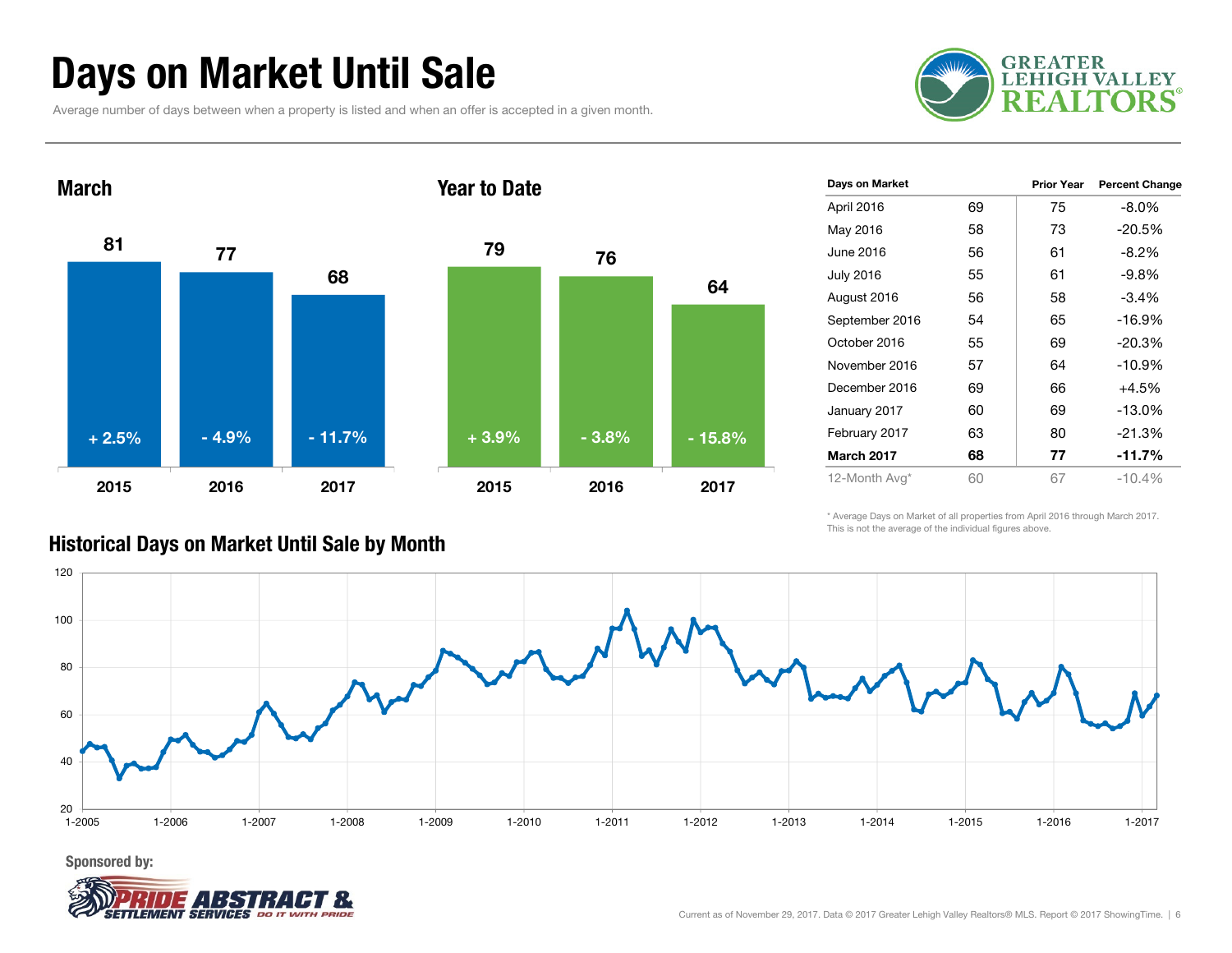### Median Sales Price

Point at which half of the sales sold for more and half sold for less, not accounting for seller concessions, in a given month.





#### Year to Date

| <b>Median Sales Price</b> |           | <b>Prior Year</b> | <b>Percent Change</b> |
|---------------------------|-----------|-------------------|-----------------------|
| April 2016                | \$170,000 | \$164,950         | $+3.1%$               |
| May 2016                  | \$179,900 | \$173,750         | $+3.5%$               |
| June 2016                 | \$179,900 | \$193,000         | -6.8%                 |
| <b>July 2016</b>          | \$188,900 | \$180,000         | +4.9%                 |
| August 2016               | \$197,500 | \$182,500         | $+8.2%$               |
| September 2016            | \$180,100 | \$170,000         | $+5.9%$               |
| October 2016              | \$173,000 | \$170,000         | $+1.8%$               |
| November 2016             | \$175,000 | \$166,000         | $+5.4%$               |
| December 2016             | \$177,000 | \$168,190         | $+5.2%$               |
| January 2017              | \$169,000 | \$170,000         | $-0.6%$               |
| February 2017             | \$170,000 | \$165,000         | $+3.0%$               |
| <b>March 2017</b>         | \$170,000 | \$165,000         | $+3.0\%$              |
| 12-Month Med*             | \$179,000 | \$173,000         | $+3.5\%$              |

\* Median Sales Price of all properties from April 2016 through March 2017. This is not the average of the individual figures above.



#### Historical Median Sales Price by Month

Sponsored by:

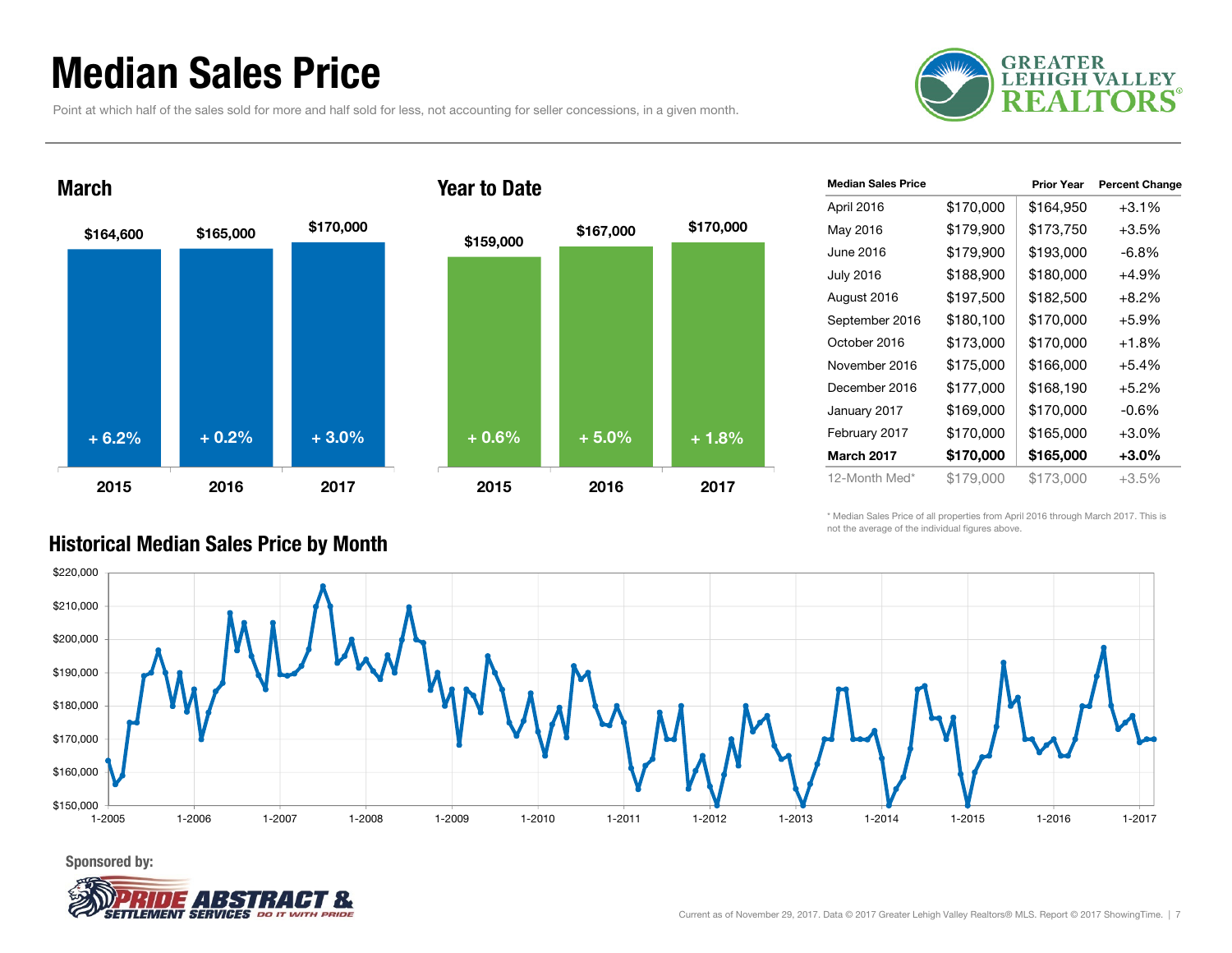### Average Sales Price

Average sales price for all closed sales, not accounting for seller concessions, in a given month.



March





| Avg. Sales Price  |           | <b>Prior Year</b> | <b>Percent Change</b> |
|-------------------|-----------|-------------------|-----------------------|
| April 2016        | \$195,299 | \$201,506         | -3.1%                 |
| May 2016          | \$215,508 | \$199,519         | $+8.0%$               |
| June 2016         | \$205,965 | \$220,369         | -6.5%                 |
| <b>July 2016</b>  | \$211,578 | \$212,339         | $-0.4%$               |
| August 2016       | \$228,350 | \$207,821         | $+9.9%$               |
| September 2016    | \$215,394 | \$201,246         | $+7.0%$               |
| October 2016      | \$196,152 | \$199,586         | $-1.7%$               |
| November 2016     | \$197,581 | \$196,018         | $+0.8%$               |
| December 2016     | \$202,879 | \$195,898         | $+3.6%$               |
| January 2017      | \$194,421 | \$193,966         | $+0.2%$               |
| February 2017     | \$208,197 | \$189,792         | $+9.7%$               |
| <b>March 2017</b> | \$196,949 | \$188,795         | $+4.3%$               |
| 12-Month Avg*     | \$206,571 | \$202,113         | $+2.2\%$              |

\* Avg. Sales Price of all properties from April 2016 through March 2017. This is not the average of the individual figures above.



#### Historical Average Sales Price by Month

Sponsored by:

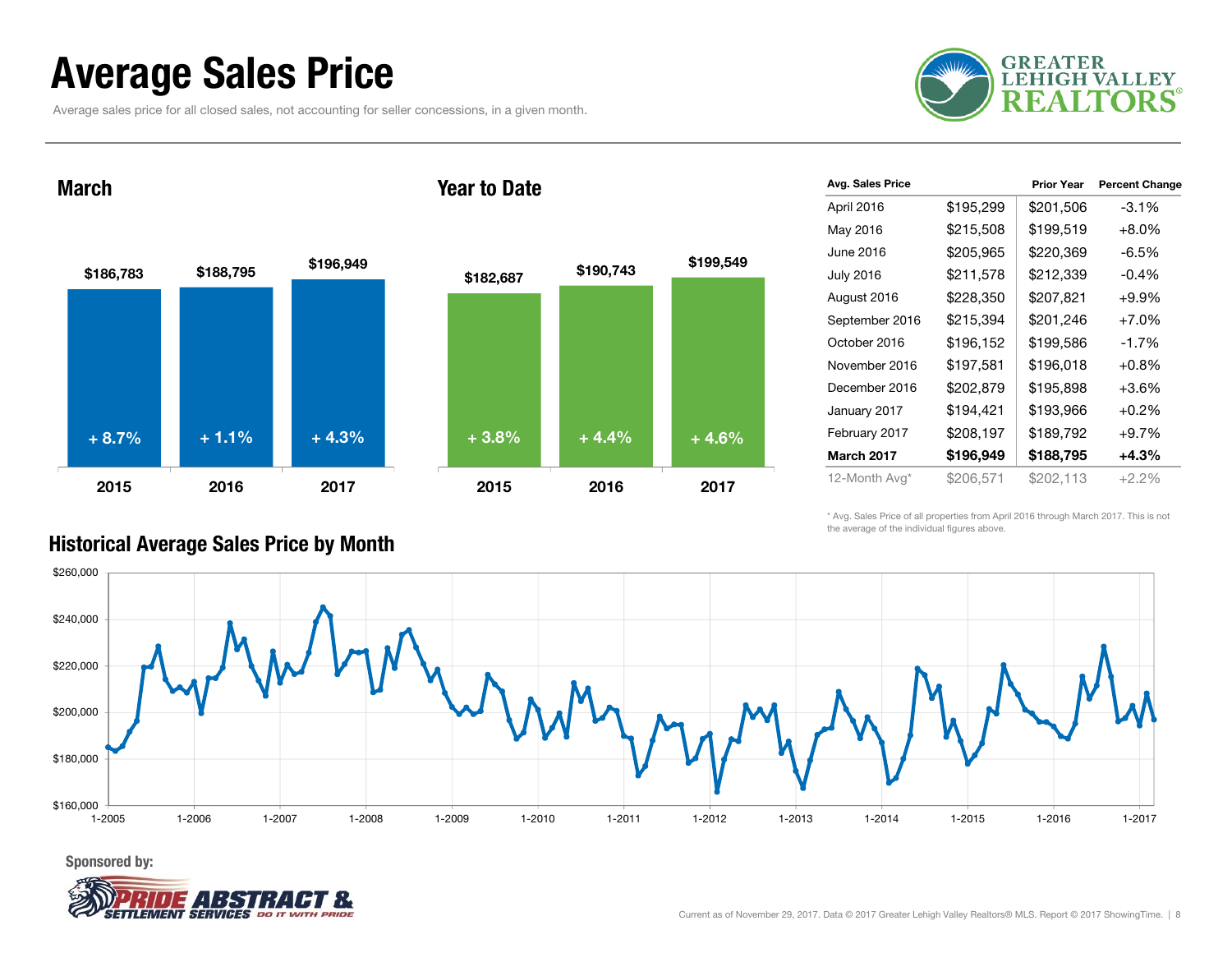### Percent of List Price Received

Percentage found when dividing a property's sales price by its most recent list price, then taking the average for all properties sold in a given month, not accounting for seller concessions.



95.9% 97.0% 97.8% 2015 2016 2017March95.8% 96.7% 97.2% 2015 2016 2017Year to Date0.0% $\%$  + 1.1% + 0.8% + 0.2% + 0.9% + 0.5%

| <b>Pct. of List Price Received</b> |       | <b>Prior Year</b> | <b>Percent Change</b> |
|------------------------------------|-------|-------------------|-----------------------|
| April 2016                         | 97.2% | 96.6%             | $+0.6%$               |
| May 2016                           | 97.5% | 96.9%             | $+0.6\%$              |
| June 2016                          | 97.6% | 97.0%             | $+0.6%$               |
| <b>July 2016</b>                   | 97.4% | 96.9%             | $+0.5%$               |
| August 2016                        | 97.5% | 96.9%             | $+0.6%$               |
| September 2016                     | 97.5% | 96.5%             | $+1.0%$               |
| October 2016                       | 96.8% | 96.2%             | $+0.6%$               |
| November 2016                      | 96.7% | 96.6%             | $+0.1%$               |
| December 2016                      | 97.2% | 96.6%             | $+0.6%$               |
| January 2017                       | 96.4% | 96.5%             | $-0.1%$               |
| February 2017                      | 97.3% | 96.6%             | $+0.7%$               |
| <b>March 2017</b>                  | 97.8% | 97.0%             | $+0.8\%$              |
| 12-Month Avg*                      | 97.3% | 96.7%             | $+0.6%$               |

\* Average Pct. of List Price Received for all properties from April 2016 through March 2017. This is not the average of the individual figures above.



### Historical Percent of List Price Received by Month

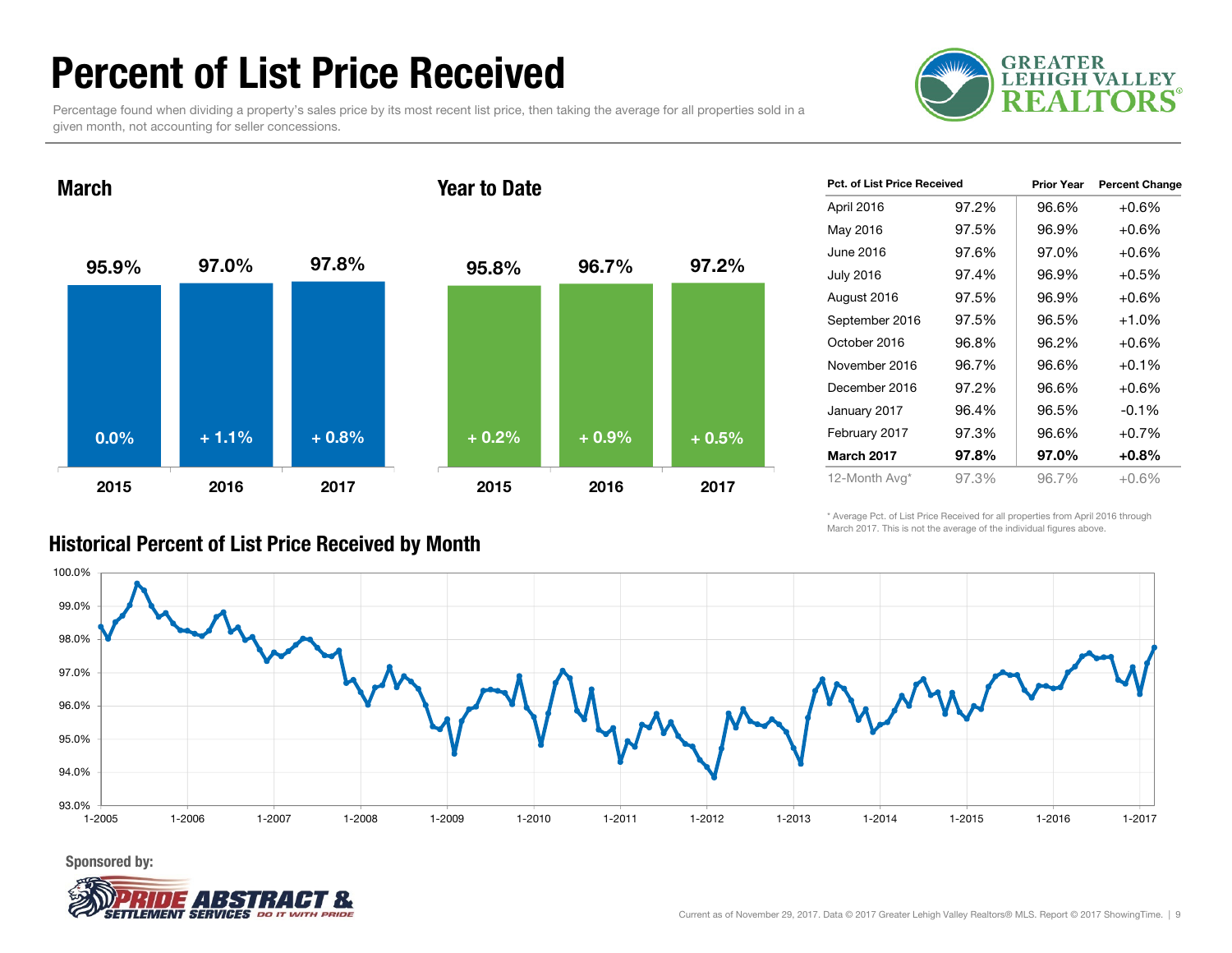## Housing Affordability Index

This index measures housing affordability for the region. For example, an index of 120 means the median household income is 120% of what is necessary to qualify for the median-priced home under prevailing interest rates. A higher number means greater affordability.





| <b>Affordability Index</b> |     | <b>Prior Year</b> | <b>Percent Change</b> |
|----------------------------|-----|-------------------|-----------------------|
| April 2016                 | 197 | 209               | $-5.7%$               |
| May 2016                   | 187 | 199               | -6.0%                 |
| June 2016                  | 190 | 176               | $+8.0%$               |
| <b>July 2016</b>           | 180 | 186               | $-3.2%$               |
| August 2016                | 173 | 185               | -6.5%                 |
| September 2016             | 189 | 200               | -5.5%                 |
| October 2016               | 199 | 200               | $-0.5\%$              |
| November 2016              | 187 | 204               | $-8.3%$               |
| December 2016              | 179 | 201               | $-10.9%$              |
| January 2017               | 185 | 192               | -3.6%                 |
| February 2017              | 189 | 204               | $-7.4%$               |
| <b>March 2017</b>          | 188 | 203               | -7.4%                 |
| 12-Month Avg               | 187 | 187               | $0.0\%$               |

#### Historical Housing Affordability Index by Mont h



Sponsored by:

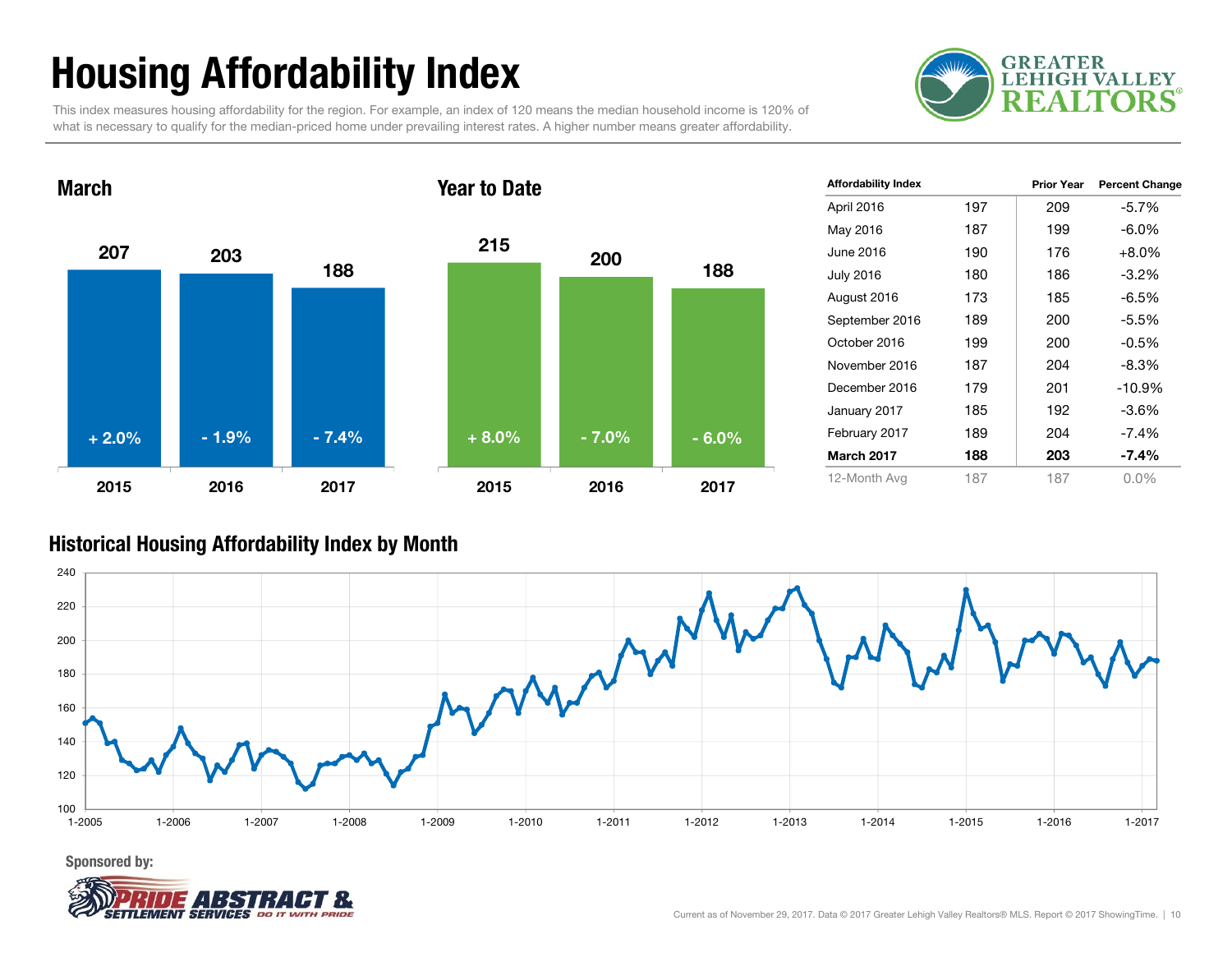### Inventory of Homes Available

The number of properties available for sale in active status at the end of a given month.





| Inventory         |       | <b>Prior Year</b> | <b>Percent Change</b> |
|-------------------|-------|-------------------|-----------------------|
| April 2016        | 3,087 | 3,633             | $-15.0%$              |
| May 2016          | 3,144 | 3,817             | $-17.6%$              |
| June 2016         | 3,195 | 3,916             | $-18.4%$              |
| <b>July 2016</b>  | 3,239 | 4,096             | $-20.9%$              |
| August 2016       | 3,134 | 4,018             | $-22.0%$              |
| September 2016    | 2,963 | 3,926             | $-24.5%$              |
| October 2016      | 2,855 | 3,699             | $-22.8%$              |
| November 2016     | 2,618 | 3,454             | $-24.2%$              |
| December 2016     | 2,236 | 3,025             | $-26.1%$              |
| January 2017      | 2,139 | 2,916             | $-26.6%$              |
| February 2017     | 2,126 | 2,870             | $-25.9%$              |
| <b>March 2017</b> | 2,163 | 3,015             | $-28.3%$              |
| 12-Month Avg*     | 2,742 | 3,532             | $-22.4%$              |
|                   |       |                   |                       |

\* Inventory for all properties from April 2016 through March 2017. This is not the average of the individual figures above.



Sponsored by:



#### Historical Inventory of Homes Available by Month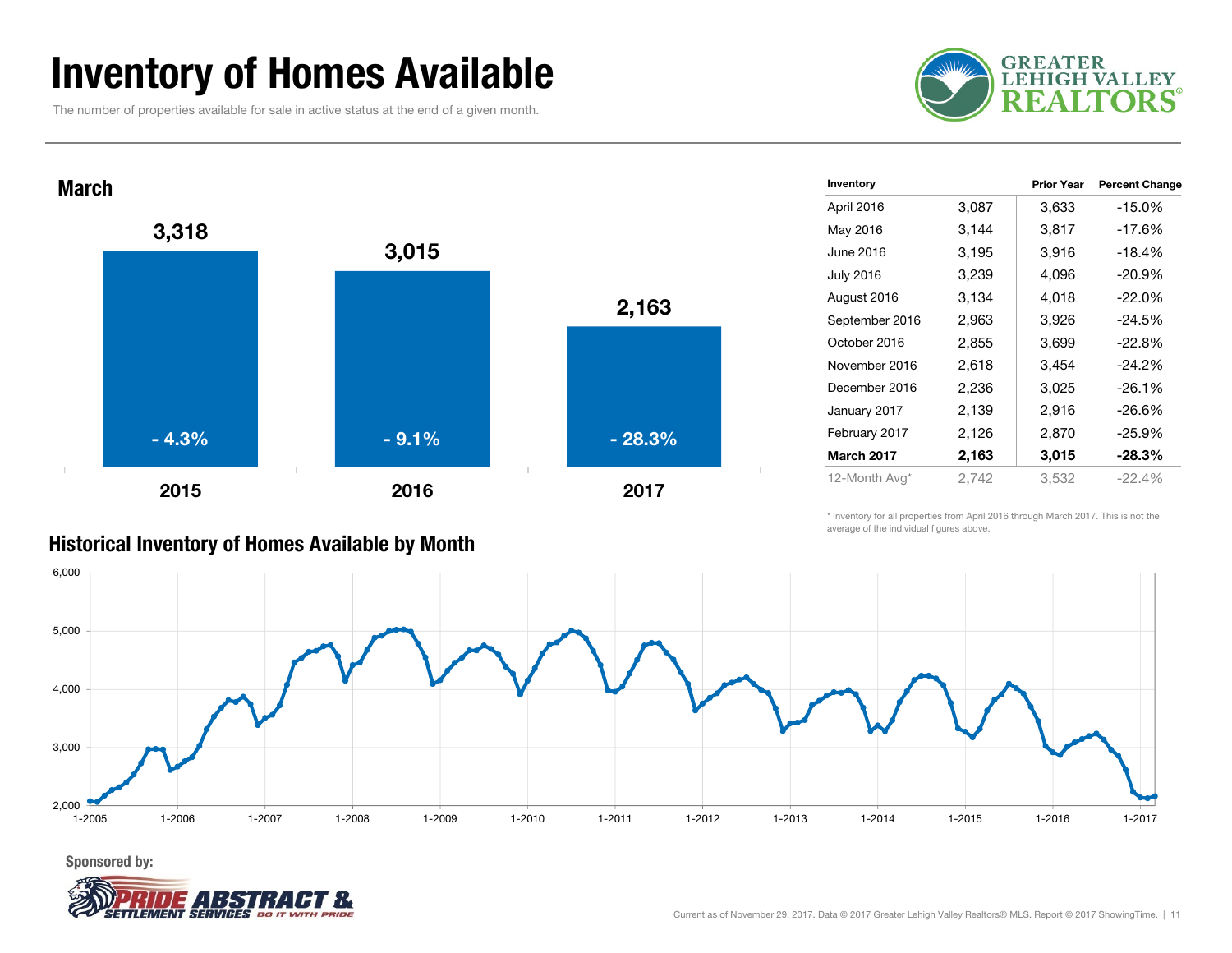### Months Supply of Inventory

The inventory of homes for sale at the end of a given month, divided by the average monthly pending sales from the last 12 months.





| <b>Months Supply</b> |     | <b>Prior Year</b> | <b>Percent Change</b> |
|----------------------|-----|-------------------|-----------------------|
| April 2016           | 4.7 | 6.2               | $-24.2\%$             |
| May 2016             | 4.7 | 6.4               | $-26.6%$              |
| June 2016            | 4.8 | 6.4               | $-25.0%$              |
| <b>July 2016</b>     | 4.9 | 6.7               | $-26.9\%$             |
| August 2016          | 4.7 | 6.5               | $-27.7\%$             |
| September 2016       | 4.4 | 6.3               | $-30.2\%$             |
| October 2016         | 4.3 | 5.9               | $-27.1%$              |
| November 2016        | 3.9 | 5.5               | $-29.1%$              |
| December 2016        | 3.4 | 4.8               | $-29.2\%$             |
| January 2017         | 3.2 | 4.6               | $-30.4%$              |
| February 2017        | 3.2 | 4.5               | -28.9%                |
| <b>March 2017</b>    | 3.2 | 4.6               | $-30.4\%$             |
| 12-Month Avg*        | 4.1 | 5.7               | $-28.1%$              |

\* Months Supply for all properties from April 2016 through March 2017. This is not the average of the individual figures above.



### Historical Months Supply of Inventory by Month

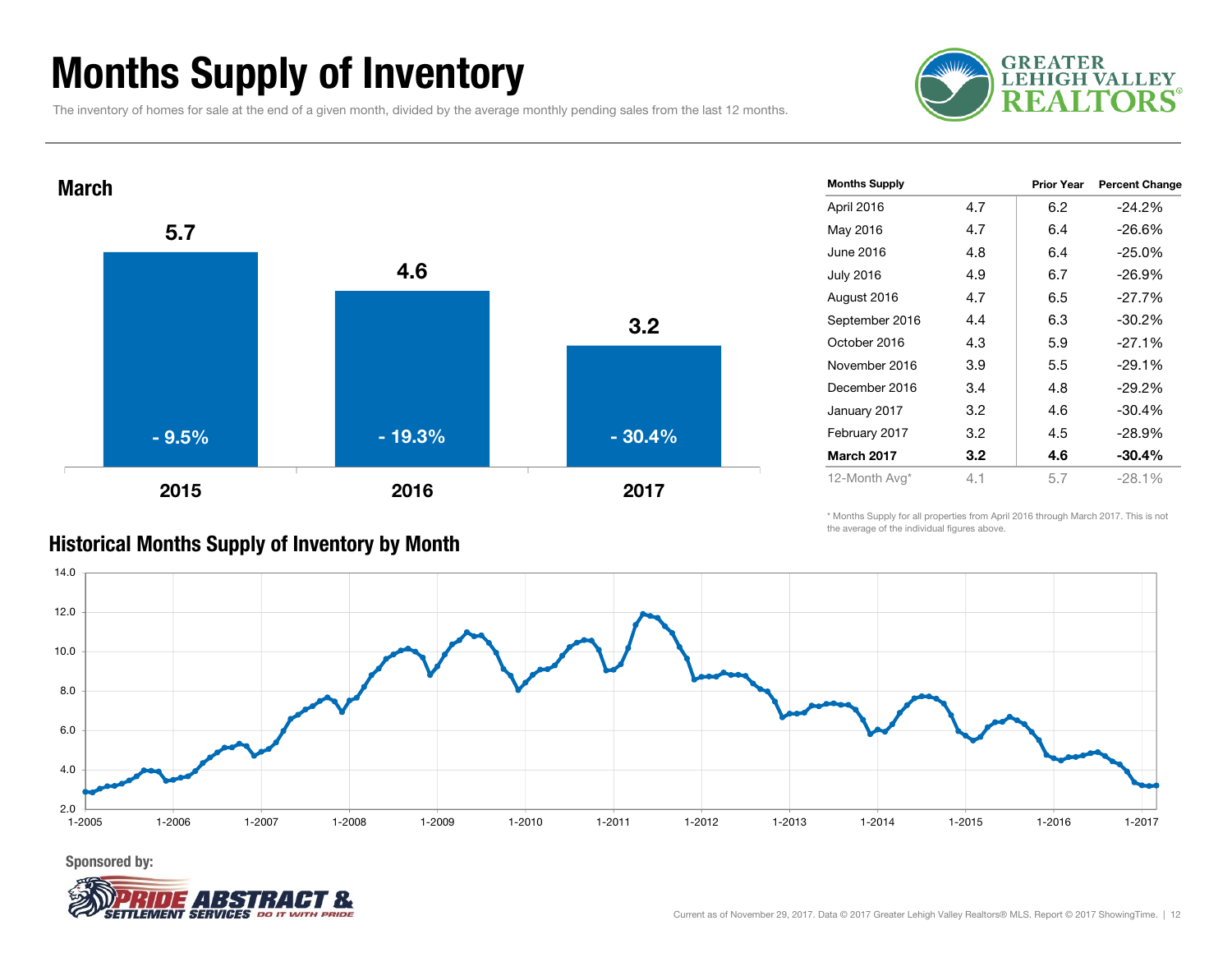## Activity by School District

**GREATER<br>LEHIGH VALLEY REALTORS** 

New Listings, Closed Sales, and Average Sales Price are based on year-to-date (YTD) figures. Homes for Sale is based on monthly figures.

|                                                 | <b>New Listings</b> |                 | <b>Pending Sales</b> |                 | <b>Closed Sales</b> |          |                 |                 | <b>Avg. Sales Price</b> |                 | <b>Inventory</b> |          |        |        |          |
|-------------------------------------------------|---------------------|-----------------|----------------------|-----------------|---------------------|----------|-----------------|-----------------|-------------------------|-----------------|------------------|----------|--------|--------|----------|
|                                                 | <b>YTD 2016</b>     | <b>YTD 2017</b> | $+/-$                | <b>YTD 2016</b> | <b>YTD 2017</b>     | $+/-$    | <b>YTD 2016</b> | <b>YTD 2017</b> | $+/-$                   | <b>YTD 2016</b> | <b>YTD 2017</b>  | $+/-$    | 3-2016 | 3-2017 | $+/-$    |
| <b>Lehigh Valley</b><br><b>School Districts</b> | 2,890               | 2,663           | $-7.9%$              | 1,841           | 1,966               | $+6.8%$  | 1,482           | 1,528           | $+3.1%$                 | \$190,743       | \$199,549        | $+4.6%$  | 3,015  | 2,163  | $-28.3%$ |
| Allentown                                       | 403                 | 334             | $-17.1%$             | 276             | 279                 | $+1.1%$  | 232             | 232             | 0.0%                    | \$96,660        | \$106,615        | $+10.3%$ | 441    | 278    | $-37.0%$ |
| Catasauqua                                      | 40                  | 39              | $-2.5%$              | 30              | 21                  | $-30.0%$ | 24              | 25              | $+4.2%$                 | \$142,458       | \$158,076        | $+11.0%$ | 41     | 36     | $-12.2%$ |
| East Penn                                       | 284                 | 261             | $-8.1%$              | 203             | 183                 | $-9.9%$  | 148             | 150             | $+1.4%$                 | \$224,433       | \$228,837        | $+2.0%$  | 212    | 174    | $-17.9%$ |
| Northern Lehigh                                 | 60                  | 57              | $-5.0%$              | 28              | 50                  | +78.6%   | 25              | 36              | $+44.0%$                | \$136,681       | \$135,023        | $-1.2%$  | 80     | 64     | $-20.0%$ |
| Northwestern Lehigh                             | 45                  | 38              | $-15.6%$             | 28              | 25                  | $-10.7%$ | 25              | 24              | $-4.0%$                 | \$281,628       | \$248,030        | $-11.9%$ | 63     | 58     | $-7.9%$  |
| Parkland                                        | 283                 | 251             | $-11.3%$             | 179             | 184                 | $+2.8%$  | 125             | 131             | $+4.8%$                 | \$254,692       | \$261.724        | $+2.8%$  | 241    | 193    | $-19.9%$ |
| Salisbury                                       | 58                  | 49              | $-15.5%$             | 37              | 41                  | $+10.8%$ | 32              | 36              | $+12.5%$                | \$229,513       | \$226,500        | $-1.3%$  | 58     | 41     | $-29.3%$ |
| Southern Lehigh                                 | 108                 | 107             | $-0.9%$              | 73              | 88                  | $+20.5%$ | 69              | 64              | $-7.2%$                 | \$354,118       | \$400,353        | $+13.1%$ | 130    | 96     | $-26.2%$ |
| Whitehall                                       | 108                 | 131             | $+21.3%$             | 63              | 90                  | $+42.9%$ | 51              | 64              | $+25.5%$                | \$161,659       | \$169,658        | $+4.9%$  | 123    | 85     | $-30.9%$ |
| <b>Bangor Area</b>                              | 114                 | 101             | $-11.4%$             | 46              | 69                  | $+50.0%$ | 44              | 54              | $+22.7%$                | \$157,859       | \$192,366        | $+21.9%$ | 161    | 121    | $-24.8%$ |
| Bethlehem                                       | 469                 | 447             | $-4.7%$              | 328             | 351                 | $+7.0%$  | 260             | 274             | $+5.4%$                 | \$181,252       | \$177,086        | $-2.3%$  | 443    | 329    | $-25.7%$ |
| Easton                                          | 326                 | 316             | $-3.1%$              | 214             | 230                 | $+7.5%$  | 166             | 178             | $+7.2%$                 | \$181,647       | \$203,527        | $+12.0%$ | 377    | 235    | $-37.7%$ |
| Nazareth                                        | 177                 | 159             | $-10.2%$             | 88              | 103                 | $+17.0%$ | 75              | 71              | $-5.3%$                 | \$245,247       | \$263,868        | $+7.6%$  | 145    | 104    | $-28.3%$ |
| Northampton                                     | 203                 | 168             | $-17.2%$             | 118             | 116                 | $-1.7%$  | 102             | 86              | $-15.7%$                | \$174.679       | \$191,677        | $+9.7%$  | 239    | 153    | $-36.0%$ |
| Pen Argyl                                       | 43                  | 56              | $+30.2%$             | 32              | 31                  | $-3.1%$  | 23              | 26              | $+13.0%$                | \$169,047       | \$157,444        | $-6.9%$  | 65     | 58     | $-10.8%$ |
| Saucon Valley                                   | 91                  | 82              | $-9.9%$              | 54              | 57                  | $+5.6%$  | 39              | 41              | $+5.1%$                 | \$252,710       | \$288,318        | $+14.1%$ | 106    | 77     | $-27.4%$ |
| Wilson                                          | 78                  | 67              | $-14.1%$             | 44              | 48                  | $+9.1%$  | 42              | 36              | $-14.3%$                | \$166,638       | \$160,784        | $-3.5%$  | 90     | 61     | $-32.2%$ |

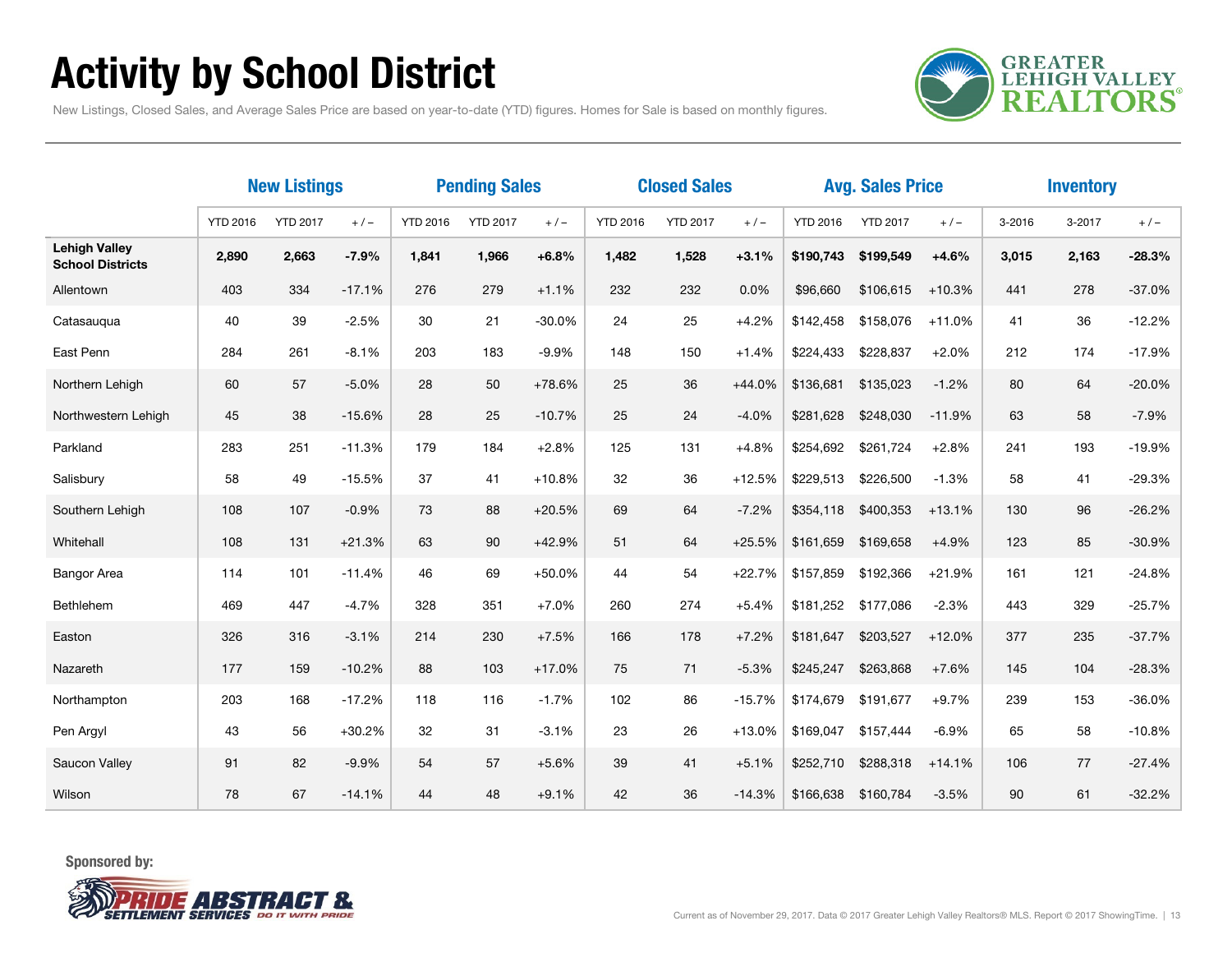## Lender-Mediated Activity



Metrics are based on year-to-date (YTD) figures. Lender-mediated properties are those marked as "Foreclosed," "REO," "Bank Owned," "Pre-Foreclosure" or "Short Sale." Residential activity only. The YTD data point represents all traditional and lender-mediated activity. Share is the market share of lender-mediated activity for each area.

|                                                 | <b>Closed Sales</b><br><b>Inventory</b> |                     |       |                 |                     | <b>Median Sales Price (YTD)</b> |             |          |                 | <b>Avg. Sales Price (YTD)</b> |             |          |                 |           |
|-------------------------------------------------|-----------------------------------------|---------------------|-------|-----------------|---------------------|---------------------------------|-------------|----------|-----------------|-------------------------------|-------------|----------|-----------------|-----------|
|                                                 | 03-2017                                 | Lender-<br>Mediated | Share | <b>YTD 2017</b> | Lender-<br>Mediated | Share                           | Traditional | $+/-$    | Lender-Mediated | $+/-$                         | Traditional | $+/-$    | Lender-Mediated | $+/-$     |
| <b>Lehigh Valley</b><br><b>School Districts</b> | 2,163                                   | 176                 | 8.1%  | 1.528           | 127                 | 8.3%                            | \$175,000   | $-1.8%$  | \$104,950       | $+35.4%$                      | \$175,000   | $-15.5%$ | \$126,079       | $+22.2%$  |
| Allentown                                       | 278                                     | 40                  | 14.4% | 232             | 27                  | 11.6%                           | \$110,000   | $+3.8%$  | \$70,000        | $+13.6%$                      | \$110,463   | $-0.7%$  | \$77,393        | $+25.4%$  |
| Catasauqua                                      | 36                                      | 4                   | 11.1% | 25              | $\overline{4}$      | 16.0%                           | \$157,900   | $-2.5%$  | \$64,142        | $-38.3%$                      | \$172,148   | $+12.5%$ | \$84,196        | $-34.0%$  |
| East Penn                                       | 174                                     | 9                   | 5.2%  | 150             | 6                   | 4.0%                            | \$213,250   | $-4.3%$  | \$220,500       | $+61.8%$                      | \$230,007   | $+0.1%$  | \$200,745       | $+34.3%$  |
| Northern Lehigh                                 | 64                                      | 10                  | 15.6% | 36              | $\overline{7}$      | 19.4%                           | \$138,000   | $-0.7%$  | \$60,960        | $-20.8%$                      | \$150,370   | $+5.1%$  | \$60,851        | $-51.5%$  |
| Northwestern Lehigh                             | 58                                      | 3                   | 5.2%  | 24              | $\mathbf{1}$        | 4.2%                            | \$226,000   | $-18.7%$ | \$176,000       | $+60.0%$                      | \$251,162   | $-15.3%$ | \$176,000       | $+60.0%$  |
| Parkland                                        | 193                                     | 3                   | 1.6%  | 131             | 8                   | 6.1%                            | \$260,000   | $+1.6%$  | \$138,500       | $+25.2%$                      | \$269,909   | $+1.2%$  | \$135,875       | $-4.4%$   |
| Salisbury                                       | 41                                      | 3                   | 7.3%  | 36              | 3                   | 8.3%                            | \$215,000   | $+0.5%$  | \$168,511       | $+2.1%$                       | \$231,909   | $-2.2%$  | \$167,004       | $-11.3%$  |
| Southern Lehigh                                 | 96                                      | 11                  | 11.5% | 64              | $\mathbf{1}$        | 1.6%                            | \$349,704   | $+15.0%$ | \$250,000       | +132.6%                       | \$402,739   | $+9.0%$  | \$250,000       | +134.2%   |
| Whitehall                                       | 85                                      | 6                   | 7.1%  | 64              | 9                   | 14.1%                           | \$171,000   | $+14.0%$ | \$116,000       | $+0.9%$                       | \$179,973   | $+7.1%$  | \$106,623       | $-19.3%$  |
| <b>Bangor Area</b>                              | 121                                     | $\overline{7}$      | 5.8%  | 54              | 4                   | 7.4%                            | \$169,500   | $+0.6%$  | \$70,000        | $+86.7%$                      | \$199,090   | $+10.6%$ | \$110,000       | $+89.2%$  |
| Bethlehem                                       | 329                                     | 31                  | 9.4%  | 274             | 26                  | 9.5%                            | \$156,000   | $-4.3%$  | \$117,050       | $+25.2%$                      | \$181,150   | $-4.6%$  | \$138,317       | $+17.8%$  |
| Easton                                          | 235                                     | 23                  | 9.8%  | 178             | 13                  | 7.3%                            | \$192,950   | $+10.3%$ | \$130,000       | $+32.7%$                      | \$207,707   | $+5.4%$  | \$150,795       | +37.9%    |
| Nazareth                                        | 104                                     | 3                   | 2.9%  | 71              | 3                   | 4.2%                            | \$231,500   | $-2.5%$  | \$126,000       | $+14.5%$                      | \$264,877   | $+5.7%$  | \$241,000       | $+30.5%$  |
| Northampton                                     | 153                                     | 9                   | 5.9%  | 86              | 9                   | 10.5%                           | \$195,000   | $+8.9%$  | \$130,100       | $+65.2%$                      | \$197,294   | $+5.4%$  | \$143,623       | +49.9%    |
| Pen Argyl                                       | 58                                      | $\overline{4}$      | 6.9%  | 26              | $\mathbf{1}$        | 3.8%                            | \$150,000   | $-7.3%$  | \$117,000       | $+75.8%$                      | \$159,062   | $-11.3%$ | \$117,000       | $+75.8%$  |
| Saucon Valley                                   | 77                                      | 5                   | 6.5%  | 41              | 5                   | 12.2%                           | \$179,250   | $-16.6%$ | \$108,000       | $-26.5%$                      | \$306,496   | $+15.7%$ | \$157,438       | $+7.3%$   |
| Wilson                                          | 61                                      | 5                   | 8.2%  | 36              | 0                   | 0.0%                            | \$124,900   | $-16.1%$ | \$0             | $-100.0%$                     | \$160,784   | $-14.1%$ | \$0             | $-100.0%$ |